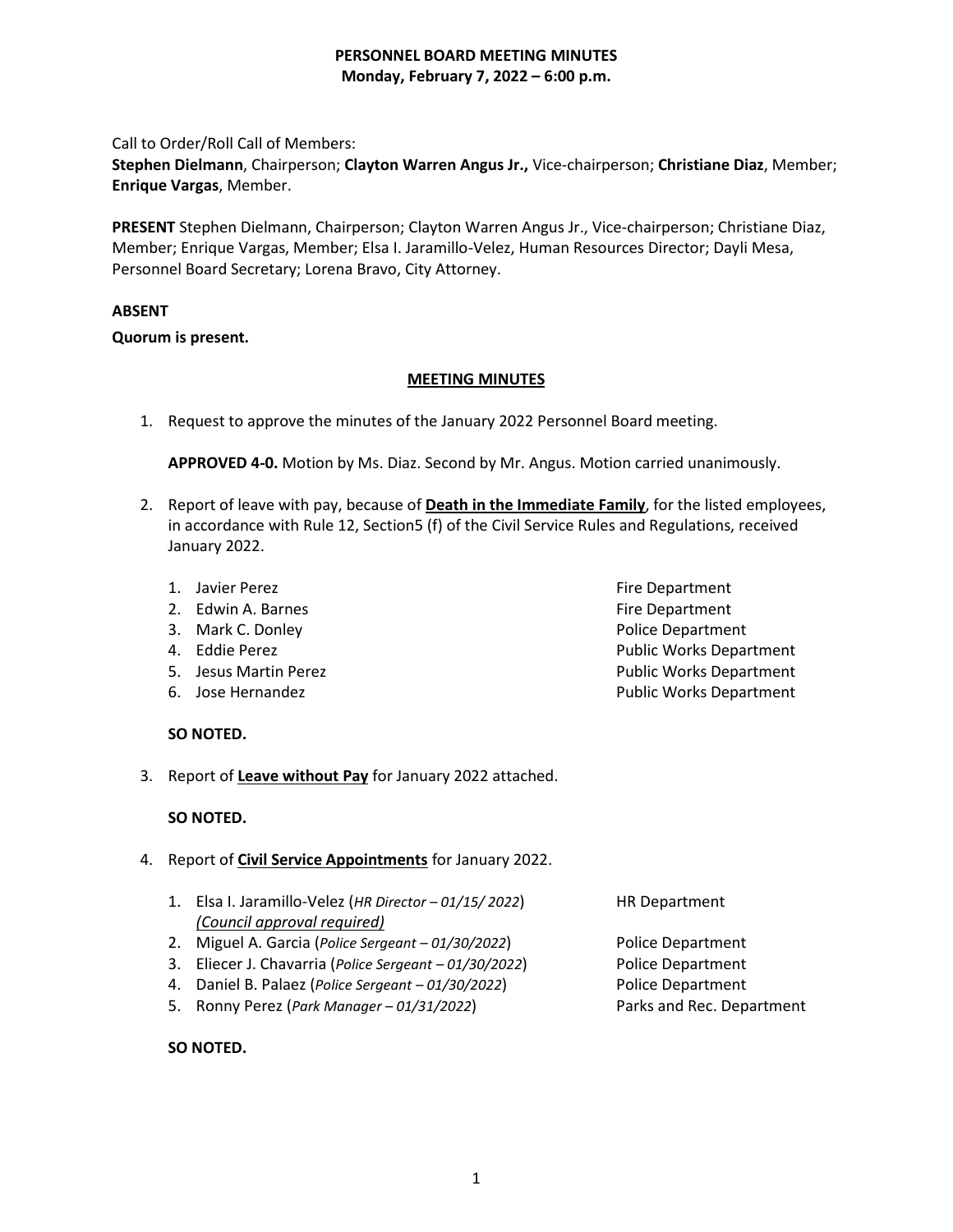5. Report of **Resignations** for January 2022.

| <b>Nestor Puertas</b>   | Resigned                   | <b>Building Division</b>     |
|-------------------------|----------------------------|------------------------------|
| 2. Sheila Jimenez       | Resigned                   | <b>Business Tax Division</b> |
| 3. Orlando Cuba         | Retired                    | Const. & Maint. Department   |
| 4. Sabrina Oceguera     | Resigned                   | <b>ECS Department</b>        |
| Jesus Ferreira          | Retired (Joined Drop Plan) | <b>Fire Department</b>       |
| Ricardo Toste           | Retired (Joined Drop Plan) | <b>Fire Department</b>       |
| Carlos Diaz             | Retired (Joined Drop Plan) | <b>Fire Department</b>       |
| Gelien Perez            | Res-Retired                | Human Resources Department   |
| 9. Alain Toledo         | Resigned                   | <b>IT Department</b>         |
| 10. Manuel Montalvo Jr. | Retired (Joined Drop Plan) | <b>Police Department</b>     |
| 11. Leyanis Medina      | Retired                    | <b>Police Department</b>     |
| 12. Maikel Leon Marrero | Resigned                   | <b>Police Department</b>     |
|                         |                            |                              |

#### **SO NOTED.**

- 6. Report of **Maternal/Paternal Leave** for January 2022.
	- 1. Eliecer Chavarria **Police Department**

#### **SO NOTED.**

- 7. Request to certify the following Management/Confidential non-competitive **Eligibility Lists**:
	- 7a. Chief of Staff

**APPROVED 4-0.** Motion by Mr. Angus. Second by Mr. Vargas. Motion carried unanimously.

7b. Executive Assistant to the Mayor

**APPROVED 4-0.** Motion by Mr. Angus. Second by Ms. Diaz. Motion carried unanimously.

7c. Communications Director

**APPROVED 4-0.** Motion by Mr. Angus. Second by Ms. Diaz. Motion carried unanimously.

7d. Human Resources Director

**APPROVED 4-0.** Motion by Ms. Diaz. Second by Mr. Angus. Motion carried unanimously.

7e. Payroll Administrator

**APPROVED 4-0.** Motion by Mr. Vargas. Second by Mr. Angus. Motion carried unanimously.

7f. Recruiting and Testing Coordinator

**APPROVED 4-0.** Motion by Mr. Angus. Second by Ms. Diaz. Motion carried unanimously.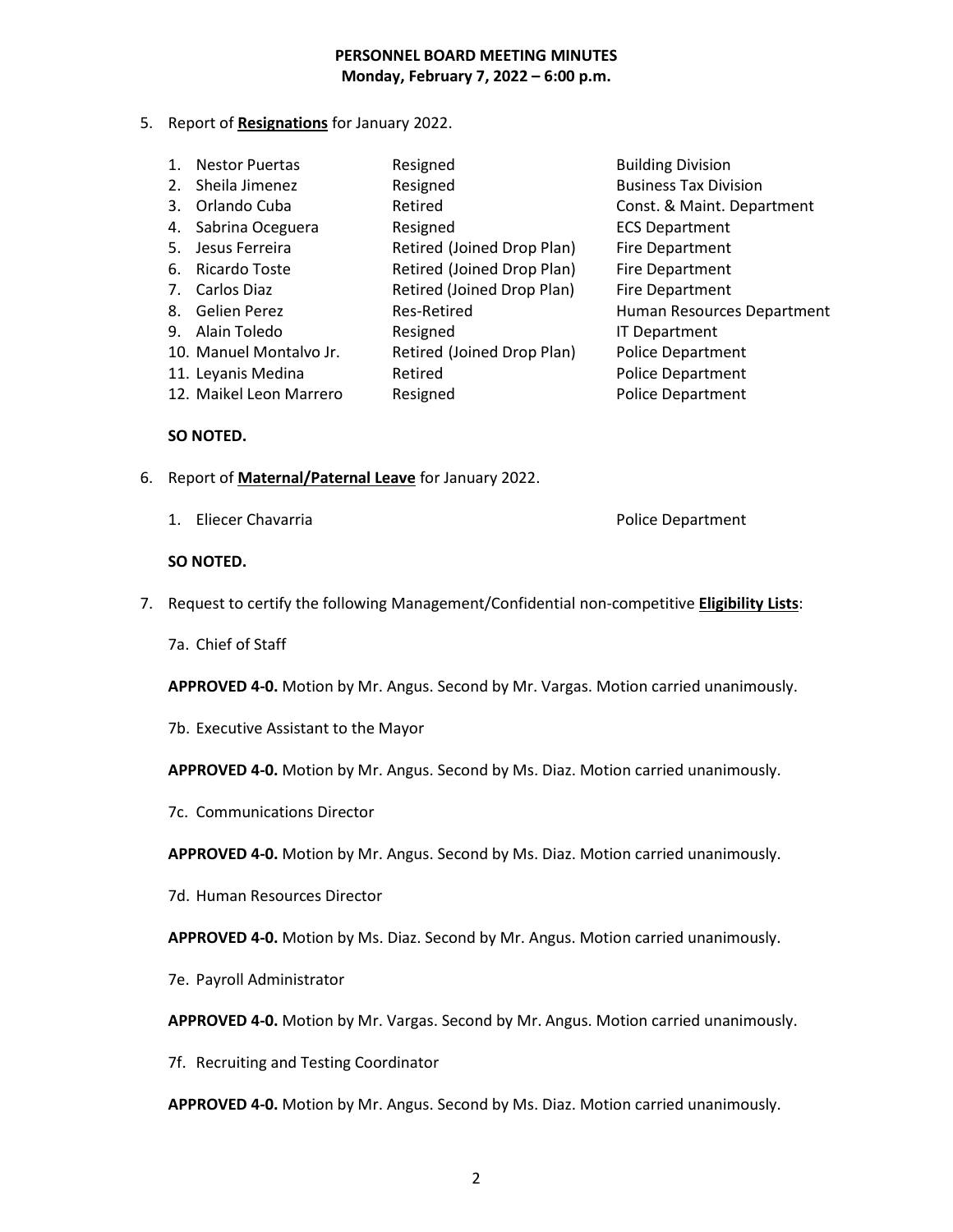7g. Human Resources Specialist

**APPROVED 4-0.** Motion by Mr. Angus. Second by Mr. Vargas. Motion carried unanimously.

7h. Human Resources Coordinator

**APPROVED 4-0.** Motion by Mr. Angus. Second by Ms. Diaz. Motion carried unanimously.

7i. Human Resources Technician Examiner

**APPROVED 4-0.** Motion by Mr. Vargas. Second by Mr. Angus. Motion carried unanimously.

- 8. Request to certify the following competitive **Eligibility List**:
	- 8a. Fire Engineer

**APPROVED 4-0.** Motion by Ms. Diaz. Second by Mr. Angus. Motion carried unanimously.

- 9. Request to approve the following **Job Descriptions**:
	- 9a. License Plate Reader Analyst

 Copy of the proposed job description is attached. *Range* 51: \$1,421 - \$2,899 Bi-weekly.

**APPROVED 4-0.** Motion by Mr. Angus. Second by Mr. Vargas. Motion carried unanimously.

9b. Deputy Chief of Police

 Copy of the proposed job description is attached.  *Management*

**APPROVED 4-0.** Motion by Ms. Diaz. Second by Mr. Angus. Motion carried unanimously.

9c. Director of Grants and Human Services

Copy of the proposed job description is attached. *Management*

**APPROVED 4-0.** Motion by Ms. Diaz. Second by Mr. Angus. Motion carried unanimously.

9d. Assistant Director of Finance Management

Copy of the proposed job description is attached. *Management*

**APPROVED 4-0.** Motion by Ms. Diaz. Second by Mr. Angus. Motion carried unanimously.